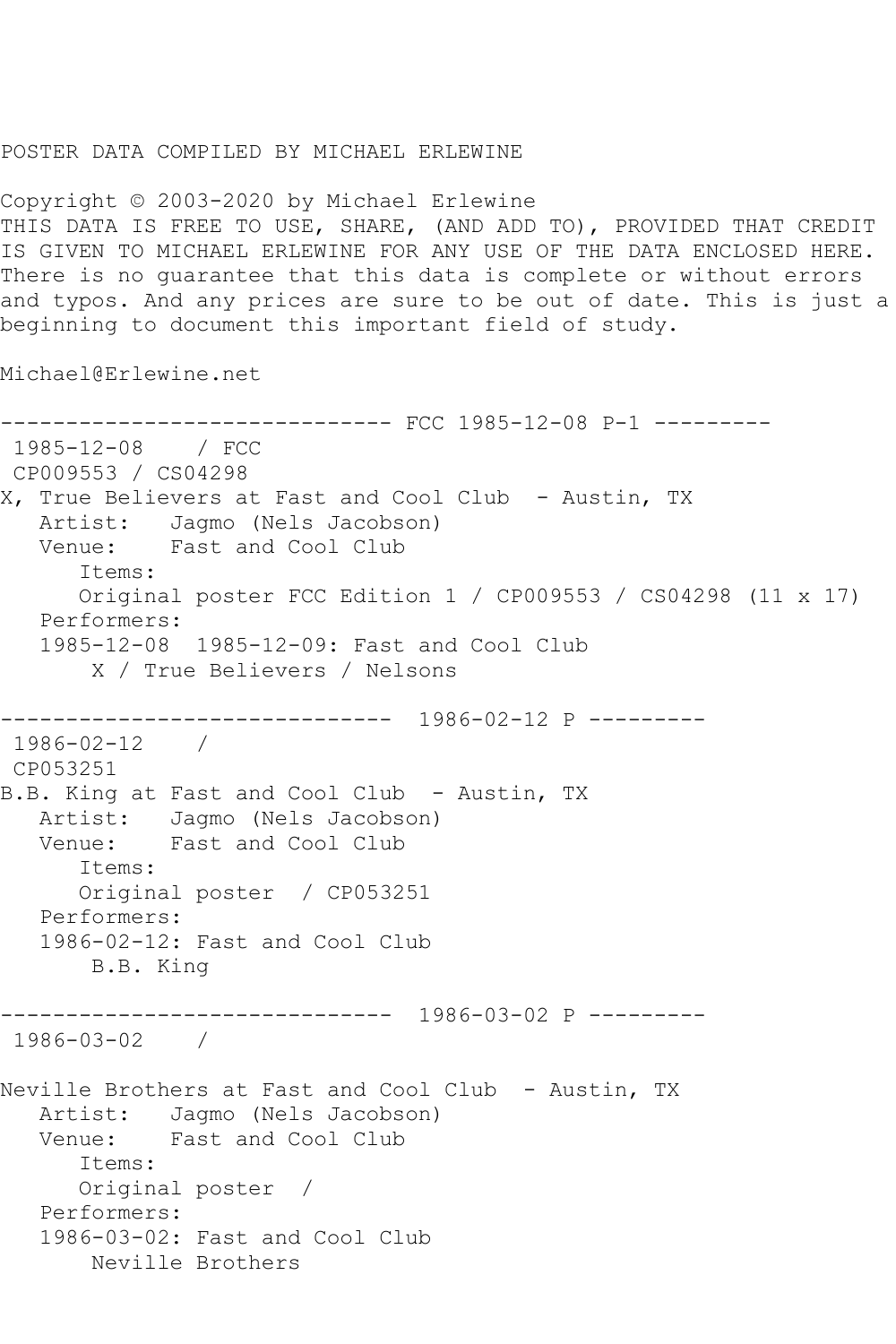------------------------------ FCC 1986-03-06 P-1 --------- 1986-03-06 / FCC CP020307 / XK1986 Joe Ely at Fast and Cool Club - Austin, TX Venue: Fast and Cool Club Items: Original poster FCC Edition 1 / CP020307 / XK1986 Performers: 1986-03-06: Fast and Cool Club Joe Ely ------------------------------ 1986-03-06 P --------- 1986-03-06 / CP053250 Blasters, Joe Ely at Fast and Cool Club - Austin, TX Artist: Jagmo (Nels Jacobson) Venue: Fast and Cool Club Items: Original poster / CP053250 Performers: 1986-03-06: Fast and Cool Club Blasters / Joe Ely ------------------------------ 1986-03-27 P --------- 1986-03-27 / CP053248 JR. Walker and the All Stars at The Fast and Cool Club - Austin, TX Artist: Jagmo (Nels Jacobson) Venue: Fast and Cool Club Items: Original poster / CP053248 Performers: 1986-03-27: Fast and Cool Club Jr. Walker and the All Stars ------------------------------ 1986-04-15 P --------- 1986-04-15 / Larry Bud Melman at Fast and Cool Club - Austin, TX Event: And You Know I love to Party Artist: Jagmo (Nels Jacobson) Venue: Fast and Cool Club Items: Original poster / Performers: 1986-04-15: Fast and Cool Club Larry Bud Melman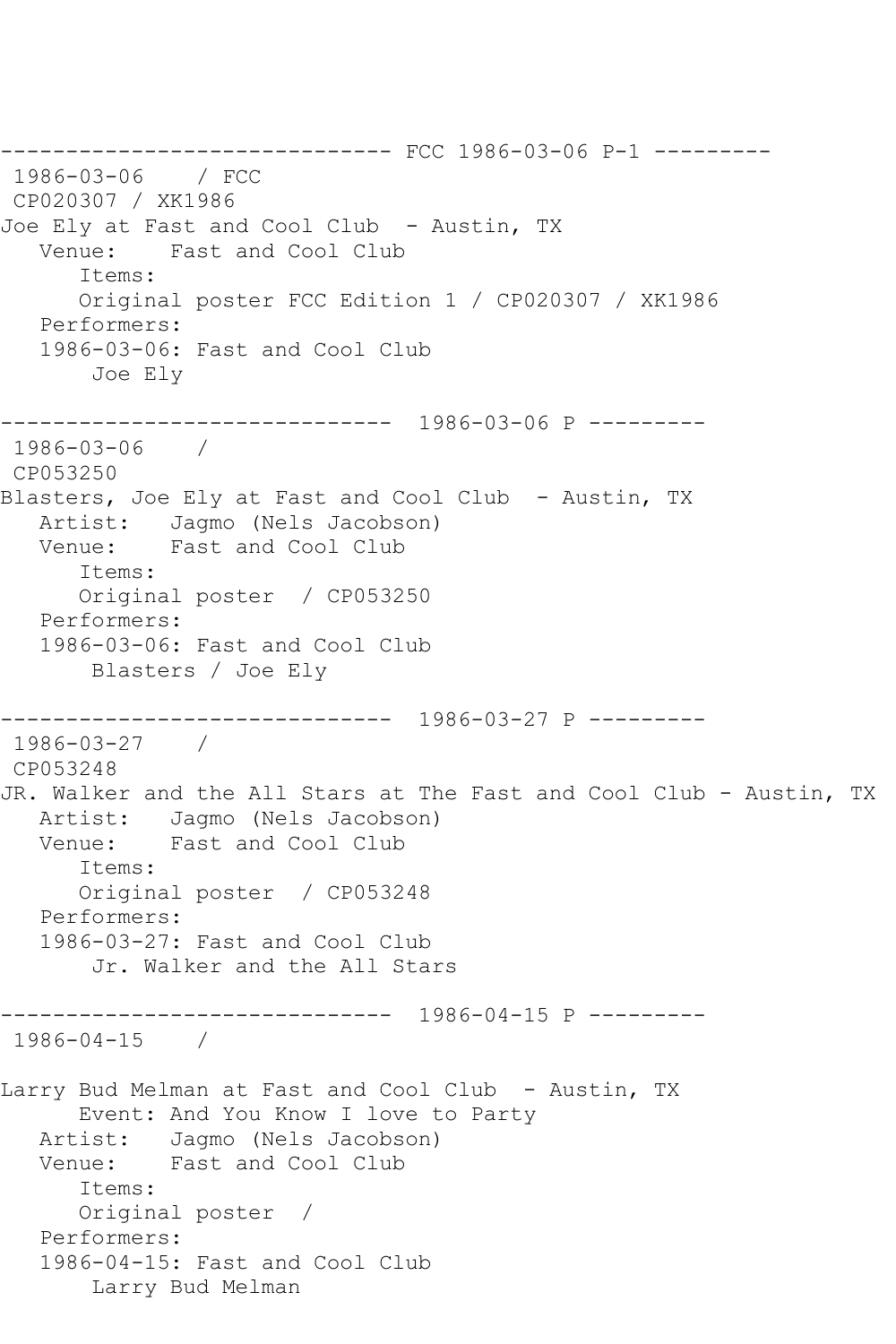------------------------------ FCC 1986-04-16 P-1 --------- 1986-04-16 / FCC CP009560 / CS04305 Larry Bud Melman, Calvert De Forest at Fast and Cool Club - Austin, TX Artist: Jagmo (Nels Jacobson) Venue: Fast and Cool Club Items: Original poster FCC Edition 1 / CP009560 / CS04305 (11 x 17) Performers: 1986-04-16: Fast and Cool Club Larry Bud Melman / Calvert De Forest ------------------------------ FCC 1986-04-18 P-1 --------- 1986-04-18 / FCC CP020317 / XK19860418 Cult Divinyls at Fast and Cool Club - Austin, TX Artist: Jagmo (Nels Jacobson) Venue: Fast and Cool Club Items: Original poster FCC Edition 1 / CP020317 / XK19860418 (11 x 17) FCC / NONE / XK1986041 Performers: 1986-04-18: Fast and Cool Club Cult Divinyls ----------- FCC 1986-04-20 P-1 ---------1986-04-20 / FCC CP009565 / CS04310 Roches at Fast and Cool Club - Austin, TX Artist: Jagmo (Nels Jacobson)<br>Venue: Fast and Cool Club Fast and Cool Club Items: Original poster FCC Edition 1 / CP009565 / CS04310 (11 x 17) Performers: 1986-04-20: Fast and Cool Club Roches ------------------------------ 1986-04-27 P --------- 1986-04-27 / Church at Fast and Cool Club - Austin, TX Artist: Jagmo (Nels Jacobson) Venue: Fast and Cool Club Items: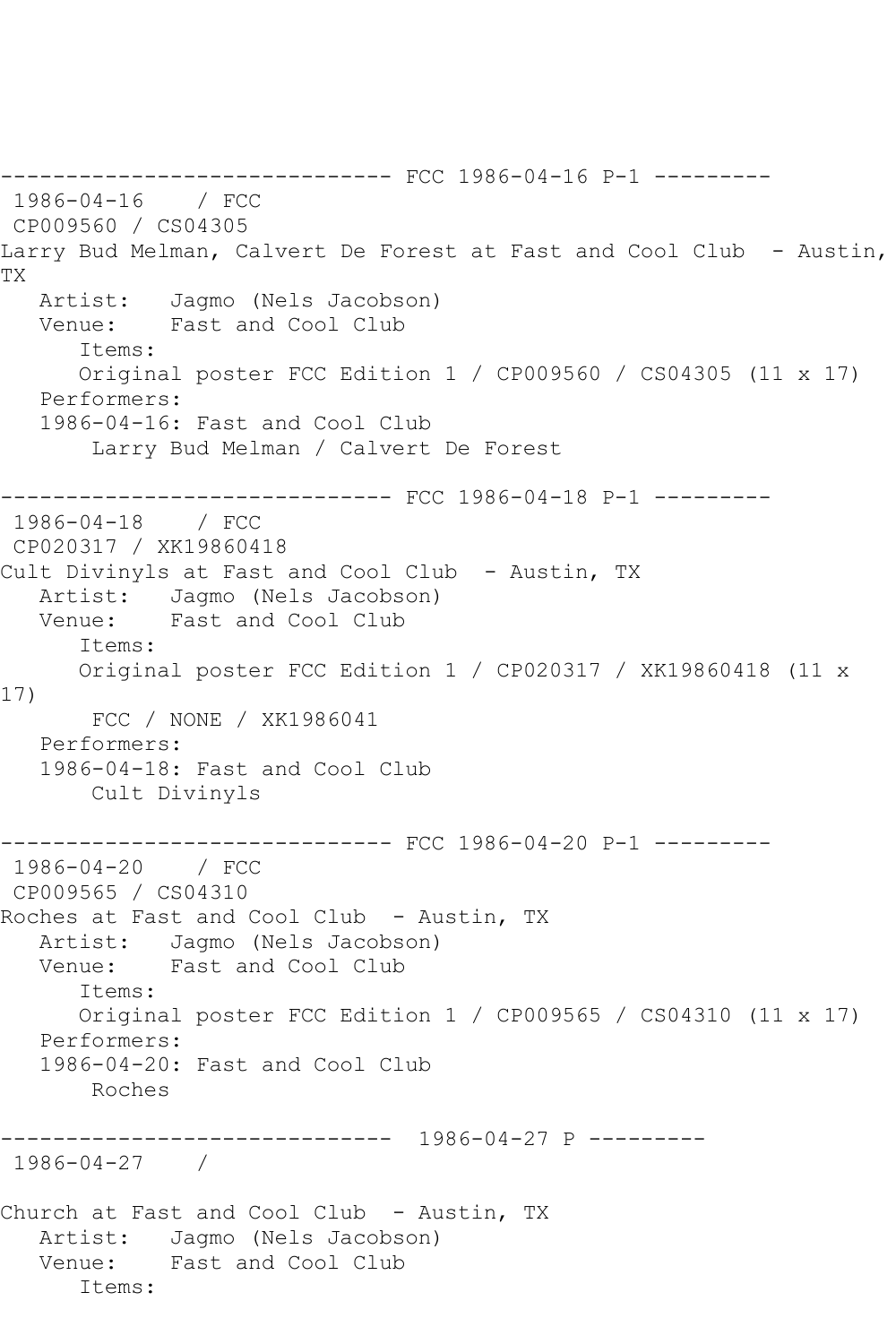Original poster / Performers: 1986-04-27: Fast and Cool Club Church --------- FCC 1986-04-29 P-1 ---------1986-04-29 / FCC CP009537 / CS04282 Church at Fast and Cool Club - Austin, TX Artist: Jagmo (Nels Jacobson)<br>Venue: Fast and Cool Club Fast and Cool Club Items: Original poster FCC Edition 1 / CP009537 / CS04282 (11 x 17) Performers: 1986-04-29: Fast and Cool Club Church ------------------------------ 1986-05-15 P --------- 1986-05-15 / Jerry Lee Lewis at Fast and Cool Club - Austin, TX Artist: Jagmo (Nels Jacobson) Venue: Fast and Cool Club Items: Original poster / Performers: 1986-05-15: Fast and Cool Club Jerry Lee Lewis ------------------------------ 1986-05-19 P --------- 1986-05-19 / Southside Johnny, Asbury Jukes at Fast and Cool Club - Austin, TX Artist: Jagmo (Nels Jacobson) Venue: Fast and Cool Club Items: Original poster / Performers: 1986-05-19: Fast and Cool Club Southside Johnny / Asbury Jukes ------------------------------ FCC 1986-05-20 P-1 --------- 1986-05-20 / FCC CP004332 / CD04778 Southside Johnny, Asbury Jukes at Fast and Cool Club - Austin, TX Artist: Jagmo (Nels Jacobson)<br>Venue: Fast and Cool Club Fast and Cool Club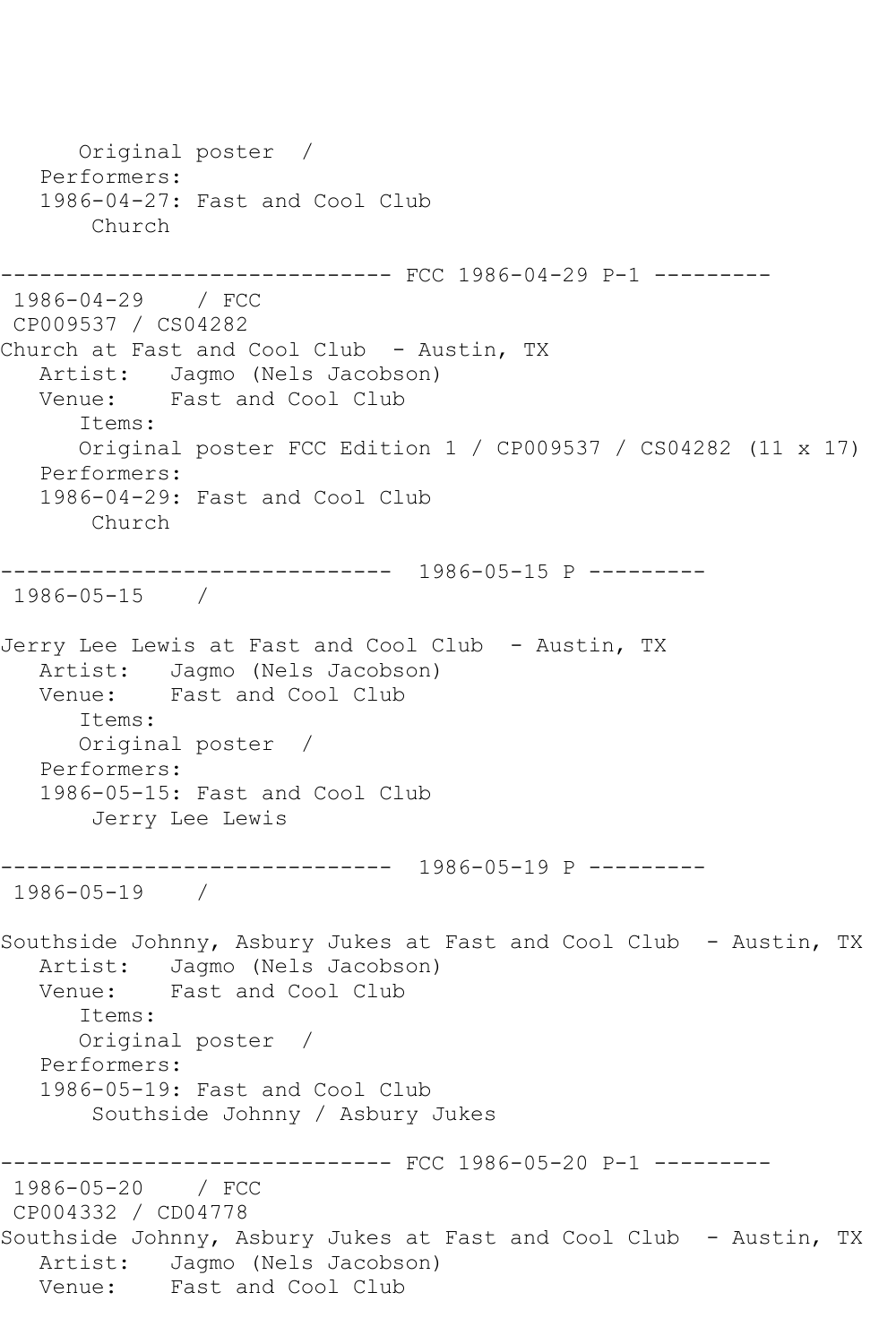Items: Original poster FCC Edition 1 / CP004332 / CD04778 (11 x 17) Performers: 1986-05-20: Fast and Cool Club Southside Johnny / Asbury Jukes ------------------------------ 1986-06-13 P --------- 1986-06-13 / CP053246 Kid Creole at Fast and Cool Club - Austin, TX Artist: Jagmo (Nels Jacobson) Venue: Fast and Cool Club Items: Original poster / CP053246 Performers: 1986-06-13 1986-06-14: Fast and Cool Club Kid Creole ------------------------------ 1986-06-17 P --------- 1986-06-17 / Warren Zevon at Fast and Cool Club - Austin, TX Artist: Jagmo (Nels Jacobson)<br>Venue: Fast and Cool Club Fast and Cool Club Items: Original poster / Performers: 1986-06-17: Fast and Cool Club Warren Zevon ------------------------------ 1986-06-19 P --------- 1986-06-19 / CP053236 Warren Zevon at Fast and Cool Club - Austin, TX Artist: Jagmo (Nels Jacobson) Venue: Fast and Cool Club Items: Original poster / CP053236 Performers: 1986-06-19: Fast and Cool Club Warren Zevon ------------------------------ FCC 1986-07-02 P-1 --------- 1986-07-02 / FCC CP009570 / CS04315 Nils Lofgren at Fast and Cool Club - Austin, TX Artist: Jagmo (Nels Jacobson)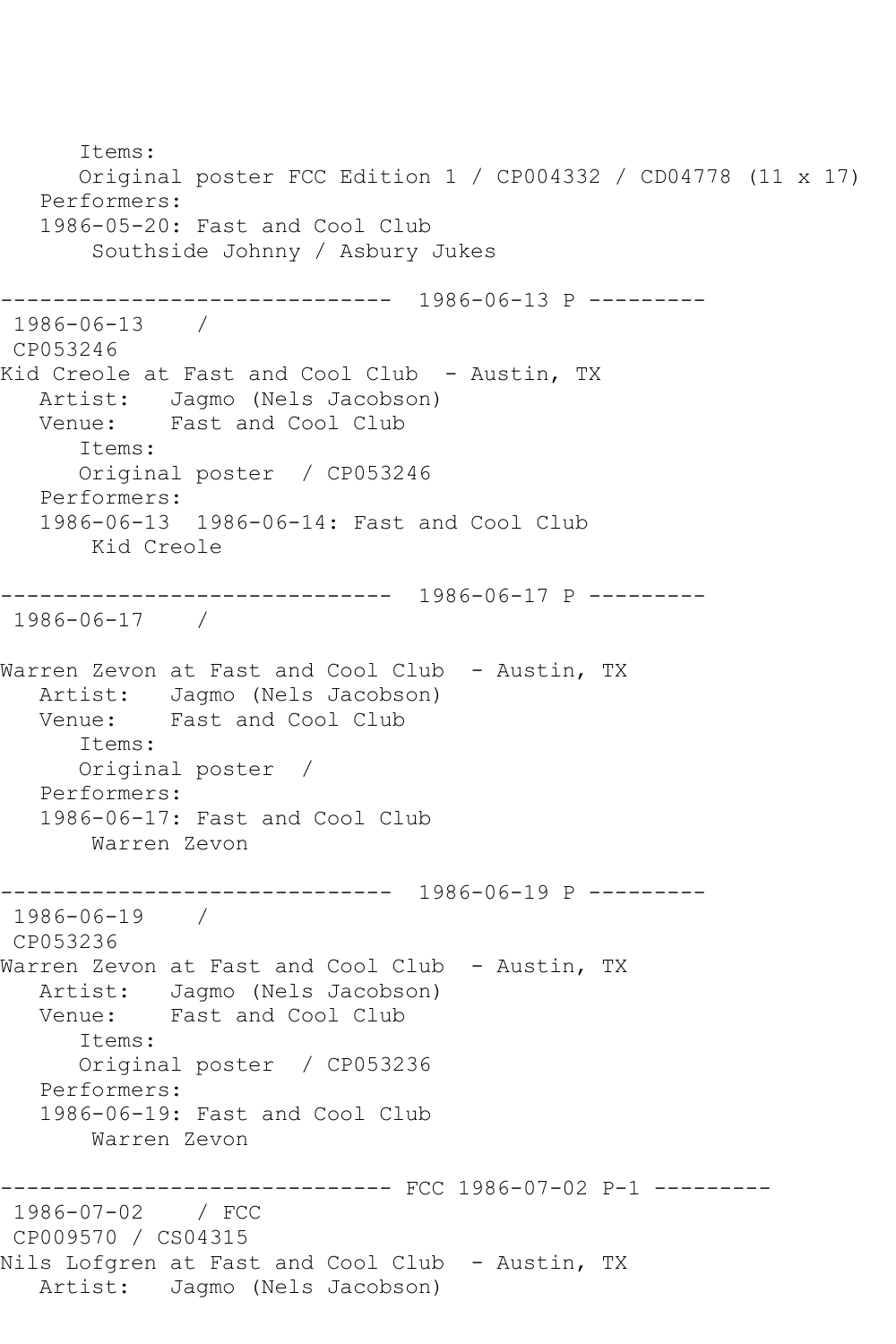Venue: Fast and Cool Club Items: Original poster FCC Edition 1 / CP009570 / CS04315 (11 x 17) Performers: 1986-07-02: Fast and Cool Club Nils Lofgren ------------------------------ FCC 1986-07-29 P-1 --------- 1986-07-29 / FCC CP009557 / CS04302 Joe Ely at Fast and Cool Club Artist: Jagmo (Nels Jacobson)<br>Venue: Fast and Cool Club Fast and Cool Club Items: Original poster FCC Edition 1 / CP009557 / CS04302 (11 x 17) Performers: 1986-07-29: Fast and Cool Club Joe Ely ------------------------------ 1986-08-01 P --------- 1986-08-01 / Ultimate Force at Fast and Cool Club - Austin, TX Artist: Jagmo (Nels Jacobson) Venue: Fast and Cool Club Items: Original poster / Performers: 1986-08-01: Fast and Cool Club Ultimate Force ------------------------------ 1986-08-06 P --------- 1986-08-06 / Boys Don't Cry at Fast and Cool Club - Austin, TX Artist: Jagmo (Nels Jacobson)<br>Venue: Fast and Cool Club Fast and Cool Club Items: Original poster / Performers: 1986-08-06: Fast and Cool Club Boys Don't Cry ------------------------------ FCC 1986-08-28 P-1 --------- 1986-08-28 / FCC CP009569 / CS04314 Book of Love at Fast and Cool Club - Austin, TX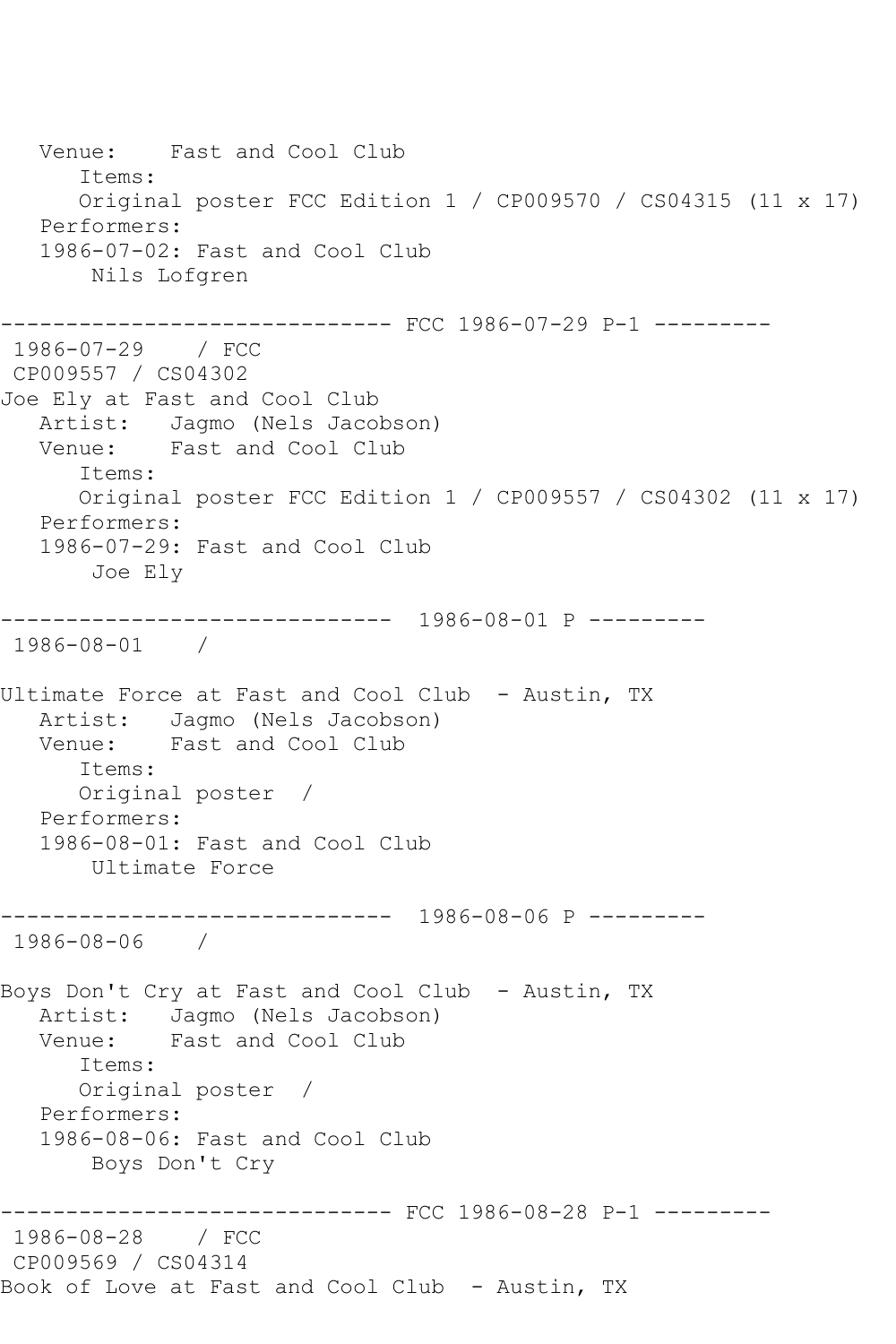Artist: Jagmo (Nels Jacobson) Venue: Fast and Cool Club Items: Original poster FCC Edition 1 / CP009569 / CS04314 (11 x 17) Performers: 1986-08-28: Fast and Cool Club Book of Love ------------------------------ 1986-09-15 P --------- 1986-09-15 / Fast and Cool Club Notes: color handbills with a similar graphic printed for 1988- 09-27 Artist: Jagmo (Nels Jacobson) Venue: Fast and Cool Club Items: Original poster / Performers: 1986-09-15: Fast and Cool Club ------------------------------ 1986-10-15 P --------- 1986-10-15 / Bodeans, Rodney Crowell at Fast and Cool Club - Austin, TX Artist: Jagmo (Nels Jacobson) Venue: Fast and Cool Club Items: Original poster / Performers: 1986-10-15: Fast and Cool Club Bodeans / Rodney Crowell ------------------------------ 1986-10-16 P --------- 1986-10-16 / CP053241 Bodeans, Rodney Crowell at Fast and Cool Club - Austin, TX Artist: Jagmo (Nels Jacobson)<br>Venue: Fast and Cool Club Fast and Cool Club Items: Original poster / CP053241 Performers: 1986-10-16: Fast and Cool Club Bodeans / Rodney Crowell ------------------------------ 1986-11-23 P ---------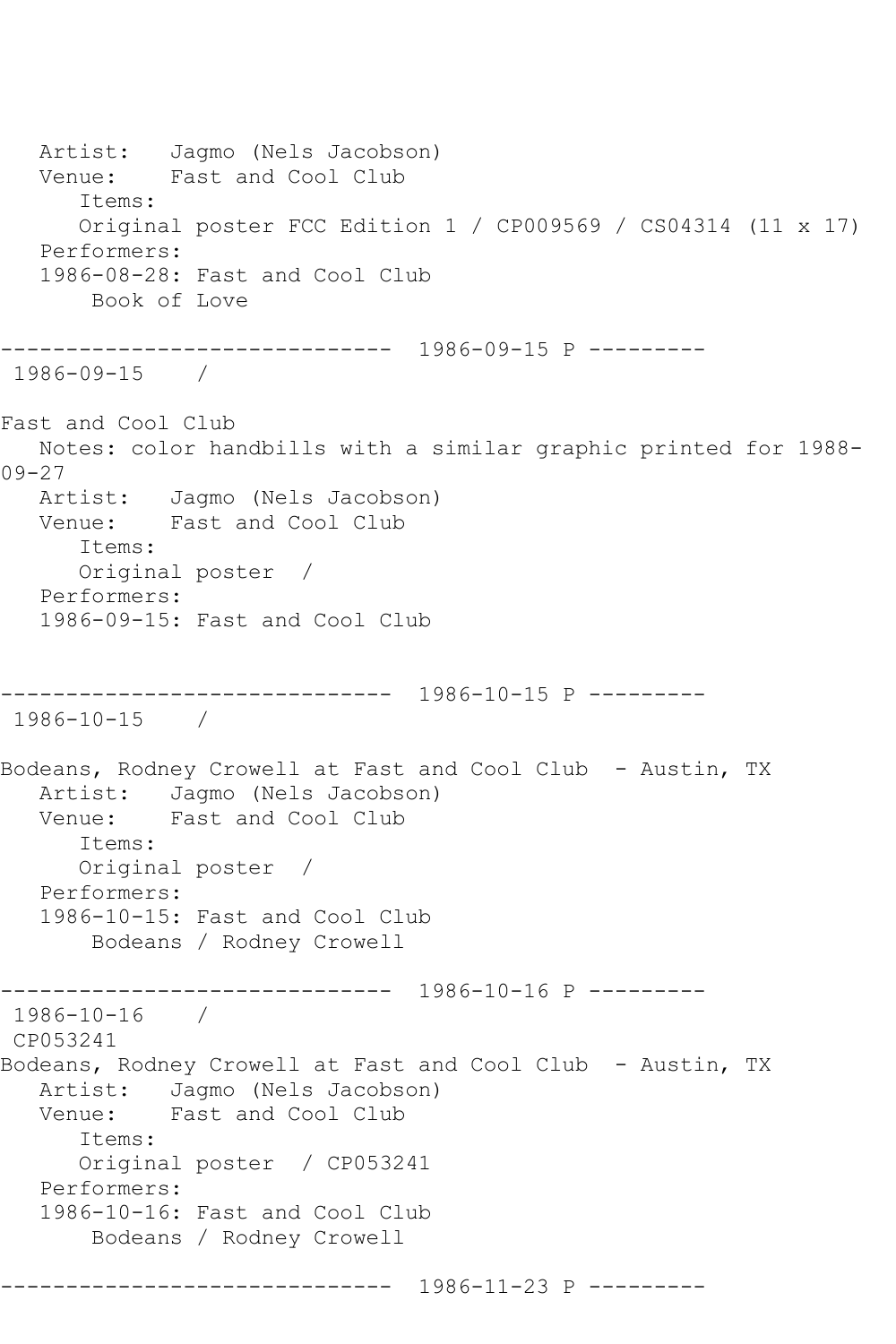```
1986-11-23 / 
CP053240
Stanley Clarke at Fast and Cool Club - Austin, TX
  Artist: Jagmo (Nels Jacobson)<br>Venue: Fast and Cool Club
            Fast and Cool Club
       Items:
      Original poster / CP053240
   Performers:
   1986-11-23: Fast and Cool Club
        Stanley Clarke
------------------------------ FCC 1987-01-13 P-1 ---------
1987-01-13 / FCC 
CP009580 / CS04325
Lone Justice at Fast and Cool Club - Austin, TX
   Artist: Jagmo (Nels Jacobson)
   Venue: Fast and Cool Club
       Items:
       Original poster FCC Edition 1 / CP009580 / CS04325 (11 x 17)
   Performers:
   1987-01-13: Fast and Cool Club
        Lone Justice
------------------------------ 1987-01-14 P ---------
1987-01-14 / 
Lone Justice at Fast and Cool Club - Austin, TX
   Artist: Jagmo (Nels Jacobson)
   Venue: Fast and Cool Club
       Items:
      Original poster / 
   Performers:
   1987-01-14: Fast and Cool Club
       Lone Justice
------------------------------ 1987-02-18 P ---------
1987-02-18 / 
Dave Edmunds at Fast and Cool Club - Austin, TX
   Artist: Jagmo (Nels Jacobson)
   Venue: Fast and Cool Club
       Items:
       Original poster / 
   Performers:
   1987-02-18: Fast and Cool Club
        Dave Edmunds
```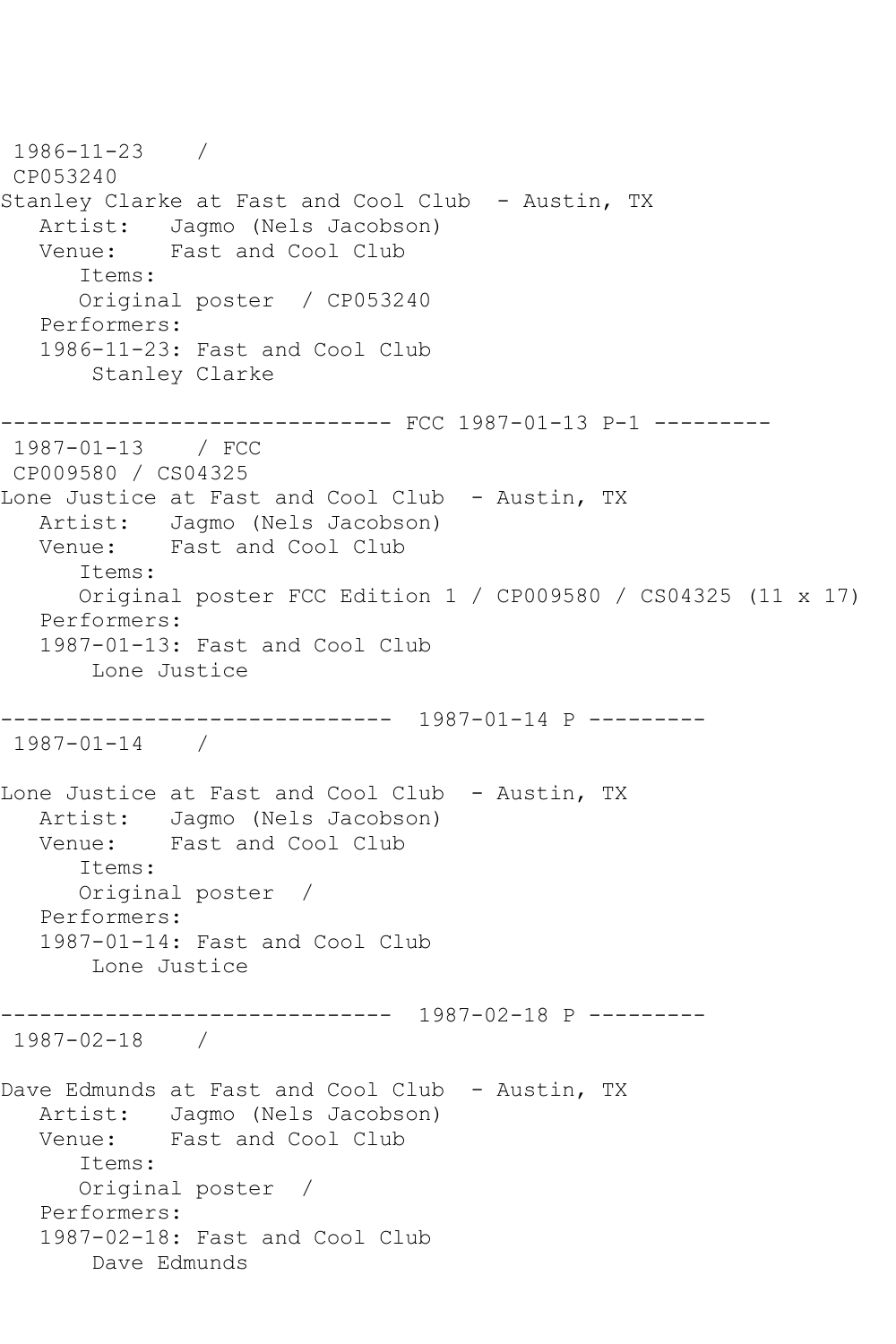--------------------------------- FCC 1987-02-22 P-1 ----------<br>1987-02-22 / FCC  $1987 - 02 - 22$ CP009564 / CS04309 Dave Edmunds, Mason Ruffner at Fast and Cool Club - Austin, TX Artist: Jagmo (Nels Jacobson) Venue: Fast and Cool Club Items: Original poster FCC Edition 1 / CP009564 / CS04309 (11 x 17) Performers: 1987-02-22: Fast and Cool Club Dave Edmunds / Mason Ruffner ------------------------------ FCC 1987-02-24 P-1 --------- 1987-02-24 / FCC CP009558 / CS04303 Bad Brains at Fast and Cool Club - Austin, TX Artist: Jagmo (Nels Jacobson) Venue: Fast and Cool Club Items: Original poster FCC Edition 1 / CP009558 / CS04303 (11 x 17) Performers: 1987-02-24: Fast and Cool Club Bad Brains ------------------------------ FCC 1987-03-22 P-1 --------- 1987-03-22 / FCC CP009507 / CS04252 Ramones at Fast and Cool Club - Austin, TX Artist: Jagmo (Nels Jacobson) Venue: Fast and Cool Club Items: Original poster FCC Edition 1 / CP009507 / CS04252 (11 x 17) Performers: 1987-03-22: Fast and Cool Club Ramones ------------------------------ FCC 1987-04-29 P-1 --------- 1987-04-29 / FCC CP009591 / CS04336 Eric Johnson at Fast and Cool Club - Austin, TX Artist: Jagmo (Nels Jacobson) Venue: Fast and Cool Club Items: Original poster FCC Edition 1 / CP009591 / CS04336 (8-1/2 x 11) Performers: 1987-04-29: Fast and Cool Club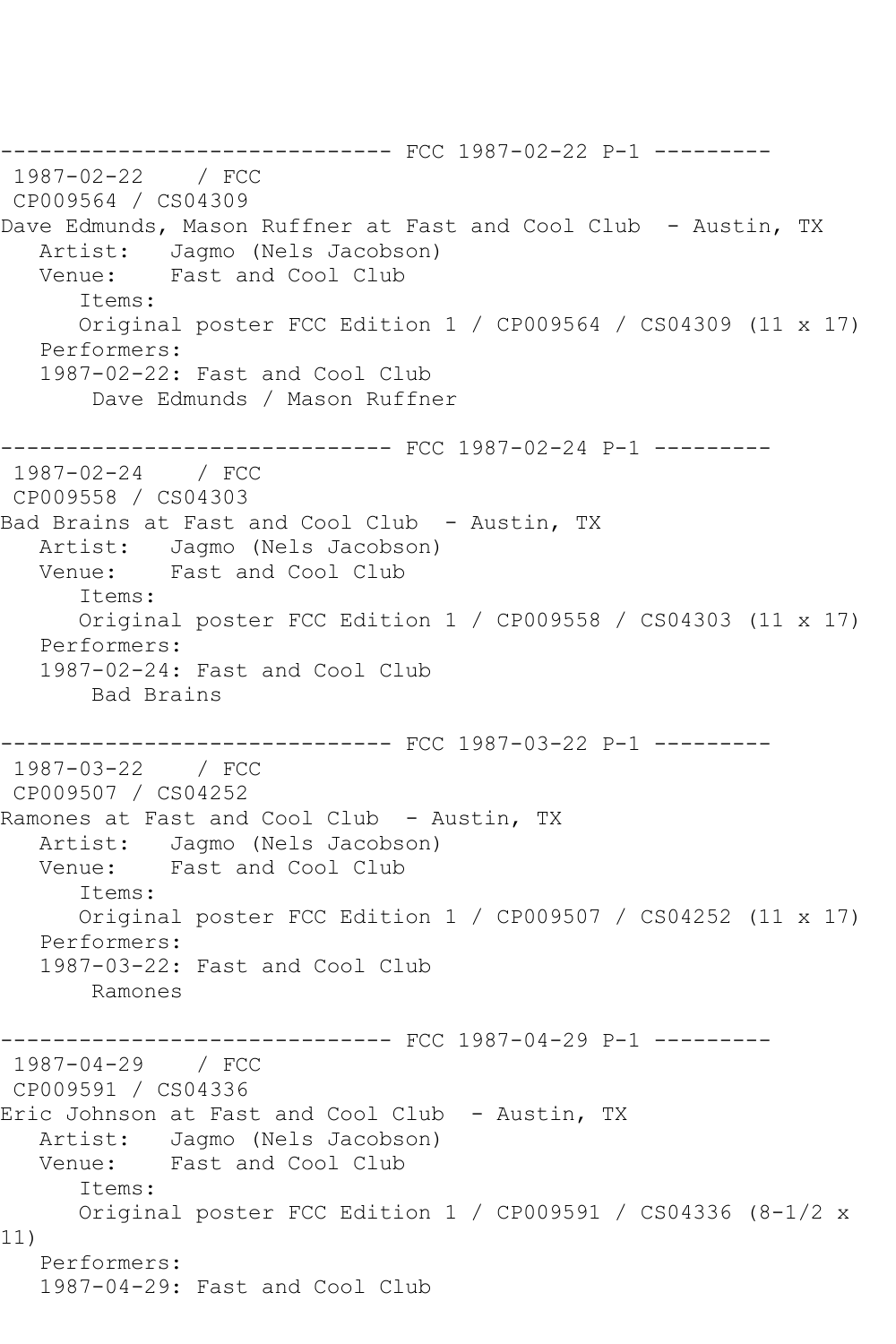Eric Johnson / Eric Johnson ------------------------------ 1987-04-30 P --------- 1987-04-30 / Fast and Cool Club - Austin, TX Artist: Jagmo (Nels Jacobson) Venue: Fast and Cool Club Items: Original poster / Performers: 1987-04-30: Fast and Cool Club ------------------------------ FCC 1987-09-23 P-1 --------- 1987-09-23 / FCC CP009593 / CS04338 Johnny Reno at Fast and Cool Club - Austin, TX Artist: Jagmo (Nels Jacobson) Venue: Fast and Cool Club Items: Original poster FCC Edition 1 / CP009593 / CS04338 (8-1/2 x 11) Performers: 1987-09-23: Fast and Cool Club Johnny Reno ------------------------------ zzzz-01-14 P -------- zzzz-01-14 / CP045934 / CP045934 Fast and Cool Club Private Notes: Misc \* CHECK Artist: Nels Jacobson<br>Venue: Fast and Cool Fast and Cool Club Items: Original poster / CP045934 / CP045934 Performers: zzzz-01-14: Fast and Cool Club Lone Justice ------------------------------ zzzz-zz-zz P --------  $zzzz-zz-zz$  / CP045935 / CP045935 The Fast and Cool Club Private Notes: Misc \* CHECK Artist: Jagmo (Nels Jacobson) Venue: Fast and Cool Club